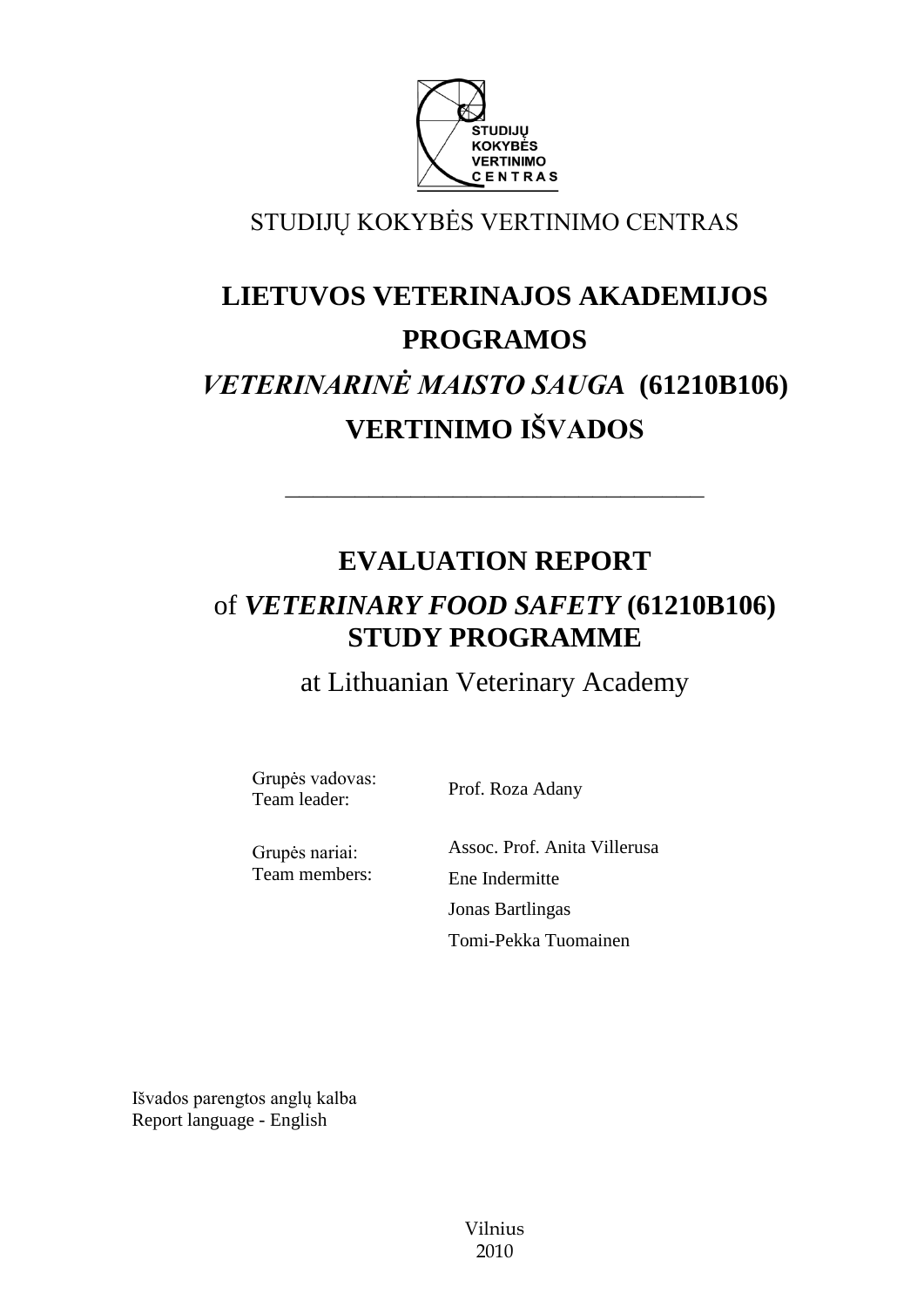## **DUOMENYS APIE ĮVERTINTĄ PROGRAMĄ**

| Studijų programos pavadinimas                           | Veterinarinė maisto sauga                        |
|---------------------------------------------------------|--------------------------------------------------|
| Valstybinis kodas                                       | 61210B103                                        |
| Studijų sritis                                          | Biomedicinos mokslai                             |
| Studijų kryptis                                         | Visuomenės sveikata                              |
| Studijų programos rūšis                                 | Universitetinės studijos                         |
| Studijų pakopa                                          | Pirmoji pakopa                                   |
| Studijų forma (trukmė metais)                           | 4 (nuolatinės studijos), 6 (ištęstinės studijos) |
| Studijų programos apimtis kreditais <sup>1</sup>        | 153                                              |
| Suteikiamas laipsnis ir (ar) profesinė<br>kvalifikacija | Visuomenės sveikatos bakalauras                  |
| Studijų programos įregistravimo data                    | 2004-02-17                                       |

–<br><sup>1</sup> – vienas kreditas laikomas lygiu 40 studento darbo valandų

## **INFORMATION ON ASSESSED STUDY PROGRAMME**

–––––––––––––––––––––––––––––––

| Name of the study programme.                                     | <b>Veterinary Food Safety</b>     |
|------------------------------------------------------------------|-----------------------------------|
| State code                                                       | 61210B106                         |
| Study area                                                       | <b>Biomedicine</b>                |
| Study field                                                      | <b>Public Health Care</b>         |
| Kind of the study programme                                      | University studies                |
| Level of studies                                                 | First cycle                       |
| Study mode (length in years)                                     | Full-time $(4)$ , part-time $(6)$ |
| Scope of the study programme in national<br>$\mathrm{credits}^1$ | 153                               |
| Degree and (or) professional<br>qualifications awarded           | Bachelor in Public health         |
| Date of registration of the study                                | 2004-02-17                        |
|                                                                  |                                   |

 $1$  – one credit is equal to 40 hours of student work

Studijų kokybės vertinimo centras

Centre for Quality Assessment in Higher Education

©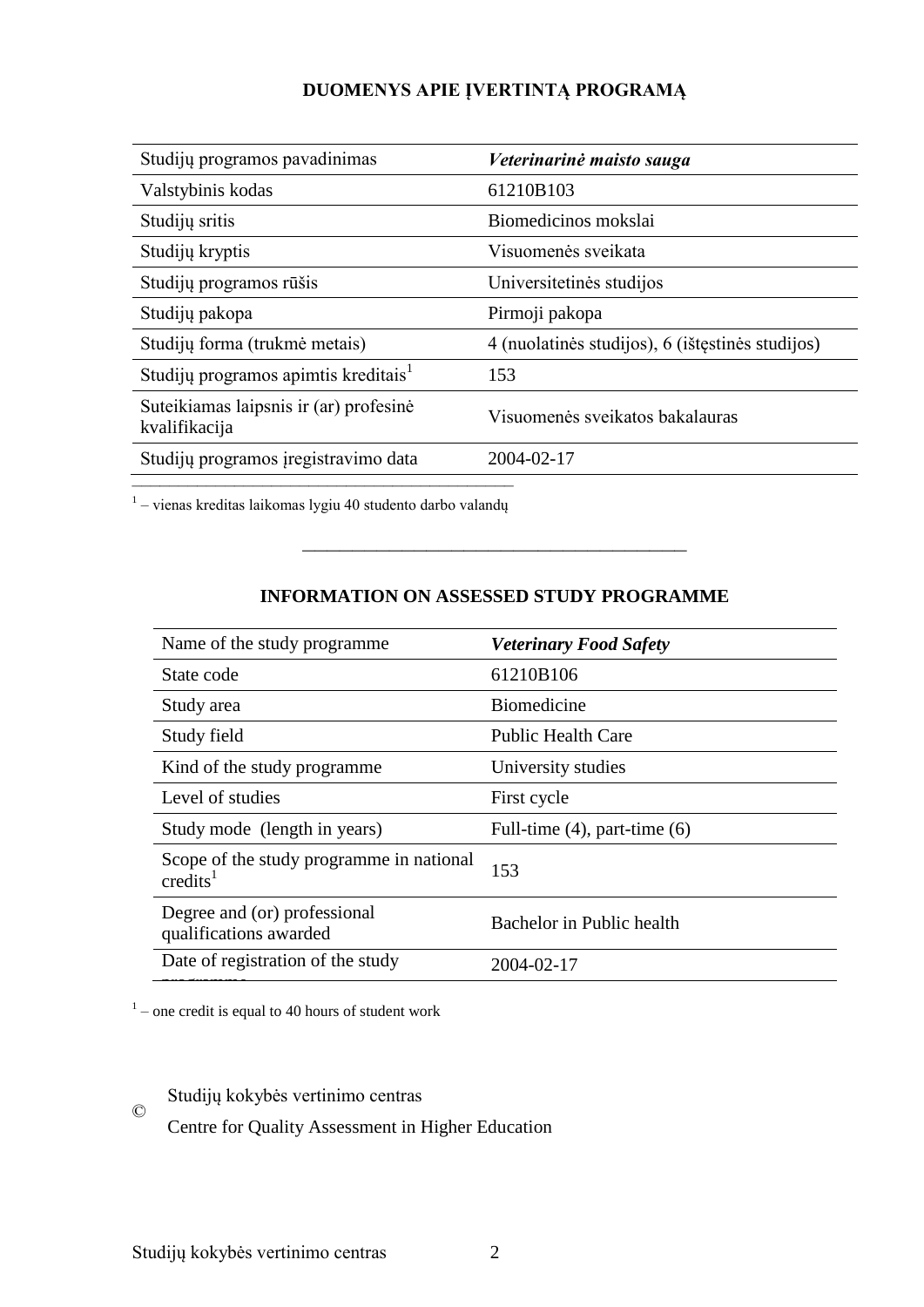## <span id="page-2-0"></span>**CONTENTS**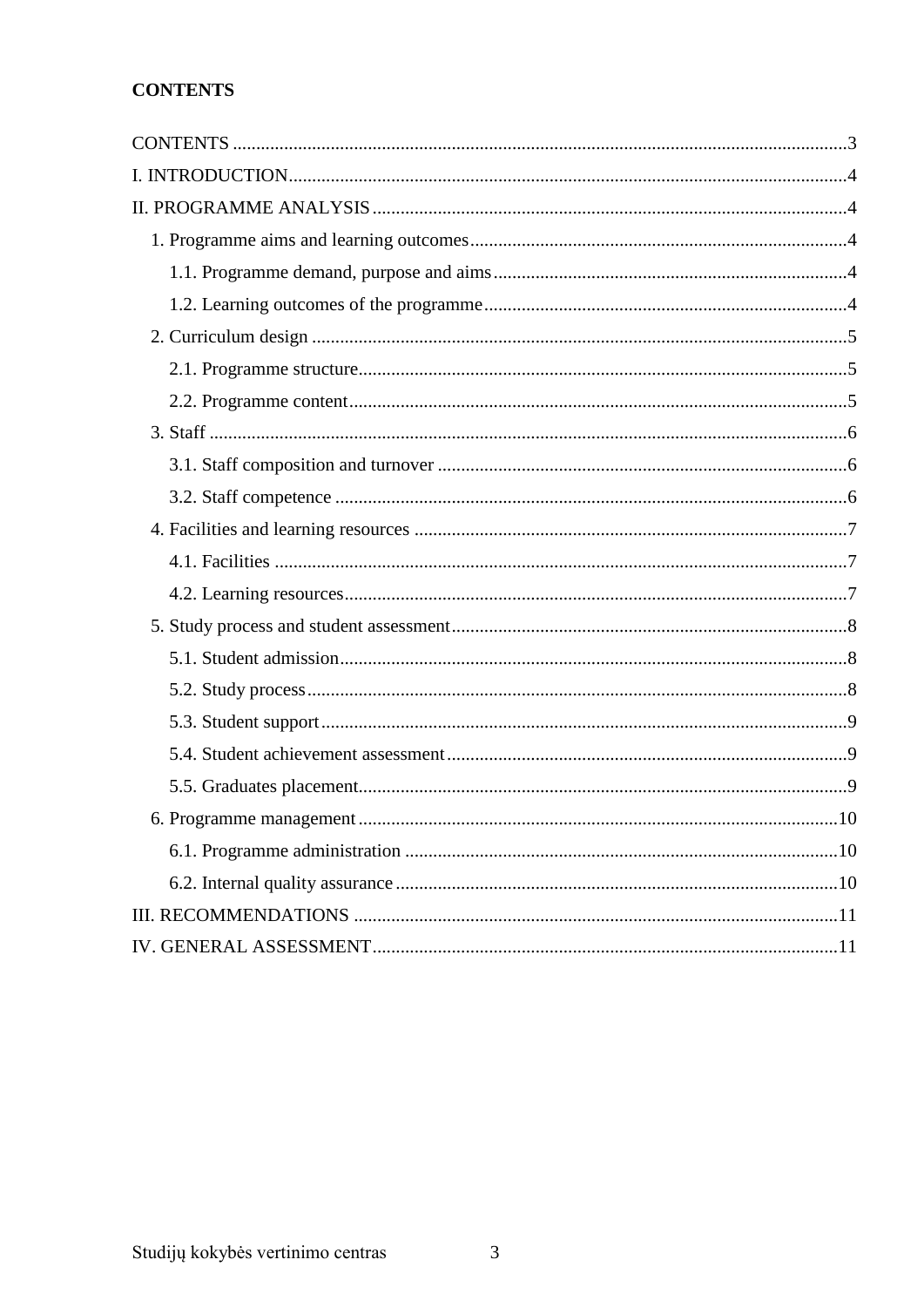#### <span id="page-3-0"></span>**I. INTRODUCTION**

Public health field in Lithuania is defined quite broad, includes professional training for different health related specialities at non-university and university level.

Veterinary doctors and animal husbandry specialists have been trained in the Lithuanian Veterinary Academy (LVA) for more than 70 years. Lithuanian Veterinary Academy is the only higher educational school of this profile in Lithuania. The Academy has two faculties: Veterinary and Animal Husbandry Technology.

In 2004, the Academy started training specialists in veterinary safety. Study programme *Veterinary food safety* (VFS) has been linked to the Veterinary Faculty which delivers training at bachelor and master levels. The VFS prepares specialists in undergraduate level and offers fulltime (4 years) and part-time (6 years) studies.

The program was launched in 2004 and no external assessment of the program has been made; till now only 2 classes have graduated the program in full-time studies, while the first class in part-time studies will be graduated in 2012.

The faculty has conducted internal self assessment of the program in 2007 and 2009.

#### <span id="page-3-2"></span><span id="page-3-1"></span>**II. PROGRAMME ANALYSIS**

#### *1. Programme aims and learning outcomes*

#### <span id="page-3-3"></span> **1.1. Programme demand, purpose and aims**

#### *1.1.1. Uniqueness and rationale of the need for the programme*

Food industry is one of the priority industries in Lithuania and there is a need for specialists in this field. The State Food and Veterinary Service indicates that the sector of food industry is growing and about forty food safety specialists are needed yearly in Lithuania. Furthermore, employers expressed their needs of specialists in food safety. Graduates of the bachelor programme have the possibility to study in VFS master programme, and it is frequently chosen, because it is difficult to find job with BSc degree. It is important to make needs assessment on the job market and to develop educational development strategies in harmony with the needs explored.

The popularity of the program can be considered very high as the competition to study places over the 5, recent years has been 1:4.

## *1.1.2. Conformity of the programme purpose with institutional, state and international directives*

The purpose of the programme conforms to the Lithuanian veterinary academy (LVA) mission – preparation of highest qualification VFS specialists and scientists on the level of international standards and development of applied scientific research and experimental works in biomedicine sciences. VFS specialists form a link between plant production, animal husbandry, veterinary medicine, food and public health sciences.

#### *1.1.3. Relevance of the programme aims*

Objectives of the VFS study programme conform to the requirements in the "Regulation on Public Health Study Direction for the first cycle university studies. The duration of studies is 4 years (full-time) and 6 years (part-time) and the scope is 153 credits and it confirms to the Regulation.

#### <span id="page-3-4"></span>**1.2. Learning outcomes of the programme**

#### *1.2.1. Comprehensibility and attainability of the learning outcomes*

Studijų kokybės vertinimo centras 4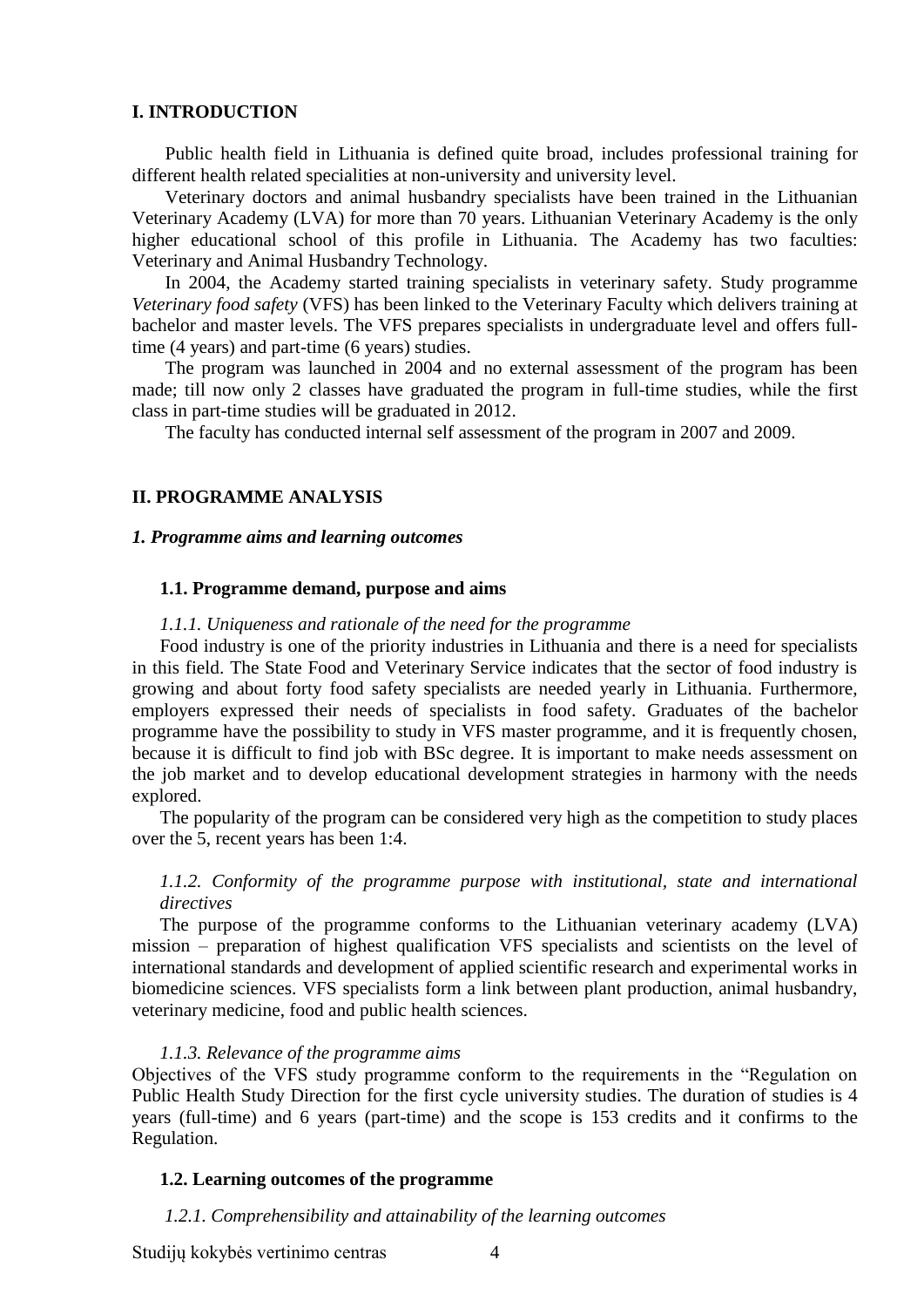Objectives of the studies are specified as competences qualifying specialists for valuable work in the field of VFS. The level of the study objectives complies with the qualification requirements described in European and National framework qualifications.

## *1.2.2. Consistency of the learning outcomes*

Learning outcomes at programme level are harmonized, supplementing each others. Learning outcomes are complying with the EU approach in ensuring public health through the chain of food "from field to table". Students obtain knowledge and skills in the logical sequence.

## *1.2.3. Renewal of the learning outcomes*

The review of the learning outcomes is impacted by many factors such as evolving animal and human diseases, calls of international community to take into account interconnection between animal diseases and public health. Rapid changes in food production industry cause higher requirements to the specialists and learning outcomes of the programme should be regularly assessed. Study Programme Committee makes proposals each year to address the changes in the market. Once in three years the Study Programme Committee performs a self-analysis evaluating the subjects in the study programme. Employers have indicated that graduates sometimes lack practical skills. Currently, the managerial knowledge and skills in the study programme are strengthened. Evaluation of learning outcomes is not performed by questioning employers and graduates.

## <span id="page-4-0"></span>*2. Curriculum design*

## <span id="page-4-1"></span> **2.1. Programme structure**

## *2.1.1. Sufficiency of the study volume*

Study programme complies with the Regulation (2007) and General Requirements for the study programmes (2005). The programme load is 153 credits (13 credits more than minimal scope for undergraduate studies). The programme is formed of 3 parts: general studies, basic studies and special studies. Subjects of the general education part develop the general university knowledge (10 %). Subjects of the basic studies (39 %) make up the core for professional knowledge and practical skills. Special education subjects are related to professional activity. Specialty studies make 37 % of the program load (under Regulation – not less than 25 %), that includes professional practice. 14 credits are given for free elective subjects (9 %) and 8 credits are given for thesis or qualification examination (5 %). The scope of the programme in credits is the same for both forms of studies.

## *2.1.2. Consistency of the study subjects*

Study plan of the program is well established, shows the scope, sequence, credits (hours) of compulsory and free elective subjects per semester. The subjects are distributed into semesters considering their relationships. Such succession of study subjects allows students to gradually increase knowledge and skills, starting from the general subjects and finishing with specific subjects. The students gradually acquire necessary knowledge covering the entire food production chain. Students can select from 27 elective subjects for at least 14 credits. Optional subjects provide knowledge broadening the competences of future specialists and stimulate their continuous development. The composition of subjects in the programme is unbalanced: the veterinarian subjects are over-, while the public health subjects are underrepresented.

## <span id="page-4-2"></span> **2.2. Programme content**

## *2.2.1. Compliance of the contents of the studies with legal acts*

The programme has been designed by considering student knowledge and capacities emphasized in the Regulation. The content of the programme conforms to the General Requirements for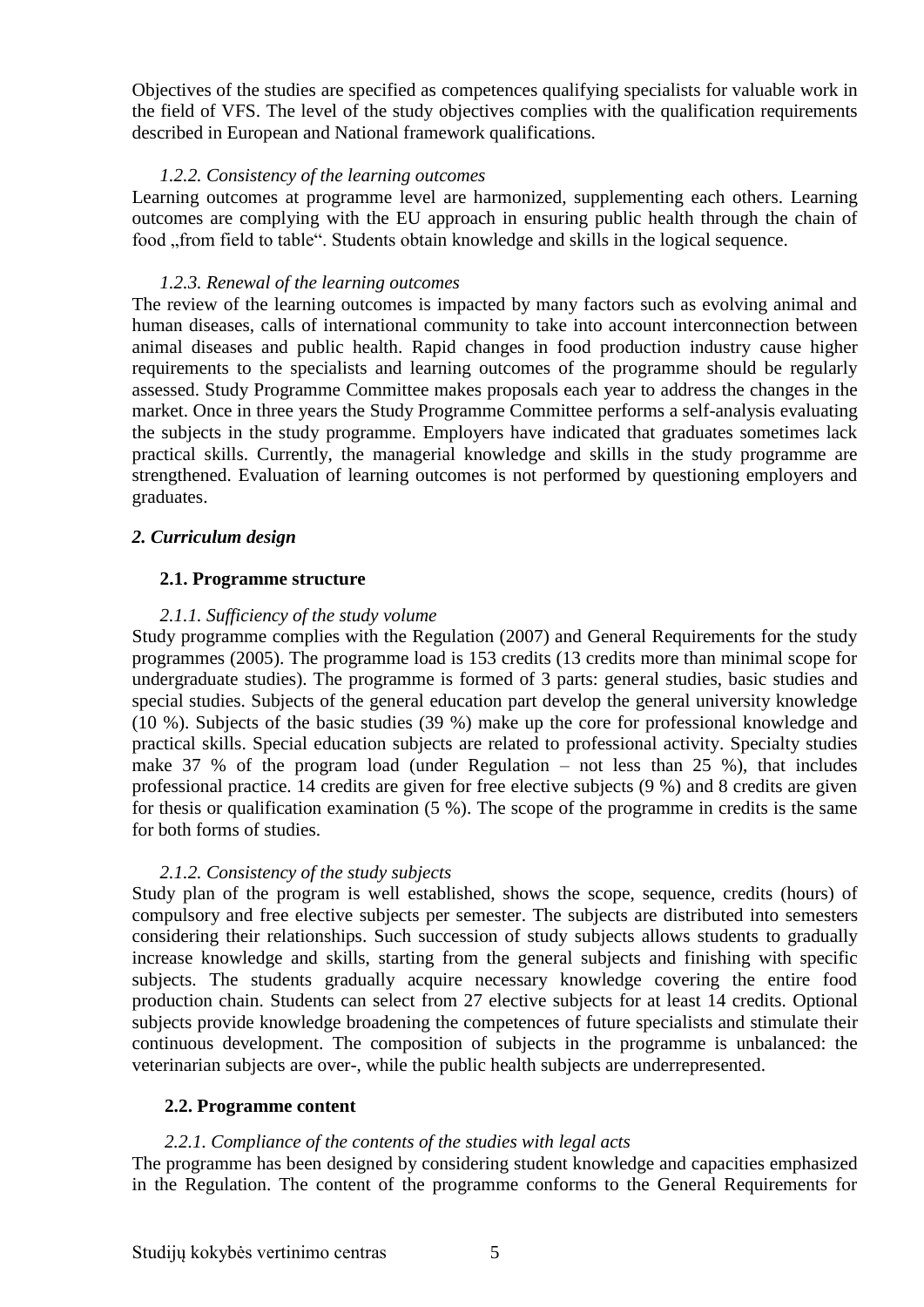study programmes (2005). In the curriculum the public health subjects are poorly represented, while veterinary subjects are over dimensioned.

Students having a final average score over 8.5 can select between writing thesis or absolving a final exam – this practice needs reconsideration, because it seems to be in conflict with the "Regulation of the Study Field of Public Health Care" Article 19.

#### *2.2.2. Comprehensiveness and rationality of programme content*

Themes of the study subjects ensure the achievement of the objectives of the programme. Study subjects cover the topics of food safety and quality assurance in the context of public health.

Different forms and methods are used in teaching: basic knowledge is acquired in the class work: lectures, seminars and practical class work. Cognitive capacities are acquired through independent tasks, control works and individual projects. Practical skills are developed in laboratory work and practice. Teamwork and communication skills are developed in workshops. Independent studies are used in studying the literature, writing course and final papers.

The whole curriculum design and the content of study subjects need revision. International comparison can be made regarding naming and the content of subjects. Some of the subject names are description of the content and not internationally known and accepted subject-names. The curriculum needs major revision: topics as epidemiology (especially the epidemiology of food-borne diseases), public health, human patho-physiology (especially immune and endocrine responses to nutrients, food additives, and contaminants), health policy, health management, risk assessment and communication have to be represented. Subject names which cannot find in the international professional dictionary have to be deleted (for example 'valeology'). The practical part of the training has to be strengthened.

#### <span id="page-5-0"></span>*3. Staff*

#### <span id="page-5-1"></span> **3.1. Staff composition and turnover**

#### *3.1.1. Rationality of the staff composition*

The staff of the VFS study programme consists of teachers of high qualification and scientific degrees, and pedagogical experience. In the programme 69 full-time teachers and 11 part time teachers are involved. The representation of teachers with scientific degree is 78.3%. The proportion between the teachers and students is optimal. 431 students study in full-time and parttime studies. 7 teachers have been invited from foreign universities in the framework of the project under ERASMUS programme. The full-time load of teachers in a school year is 1447 hours. Contact hours comprise 35 % of the teacher's total work load in average. Most of the teachers are also involved in other study programmes.

As the veterinary subjects prevail over all other types of subjects in the curriculum the veterinary teachers - who are veterinary surgeons and zooengineers – also dominate in the staff, the public health teachers (as the subjects) are almost completely missing.

#### *3.1.2. Turnover of teachers*

Average age of teachers is 46.3 years. Teachers up to 55 years of age make 72 %. The program is trying to exploit "own" teachers and scientists. External change of teachers is insignificant and natural, with main reasons like retirement age, end of the labour contract. Majority of the teachers working in the programme are in the most productive age for making science.

#### <span id="page-5-2"></span> **3.2. Staff competence**

#### 3.2.1. *Compliance of staff experience with the study programme*

There has been a remarkable improvement in teachers' qualification in the period of 2004-2008: 11 programme teachers acquired PhD degrees, professorships have been conferred to 8 teachers, pedagogical titles of associated professors (docents) – to 8 teachers and 8 teachers of the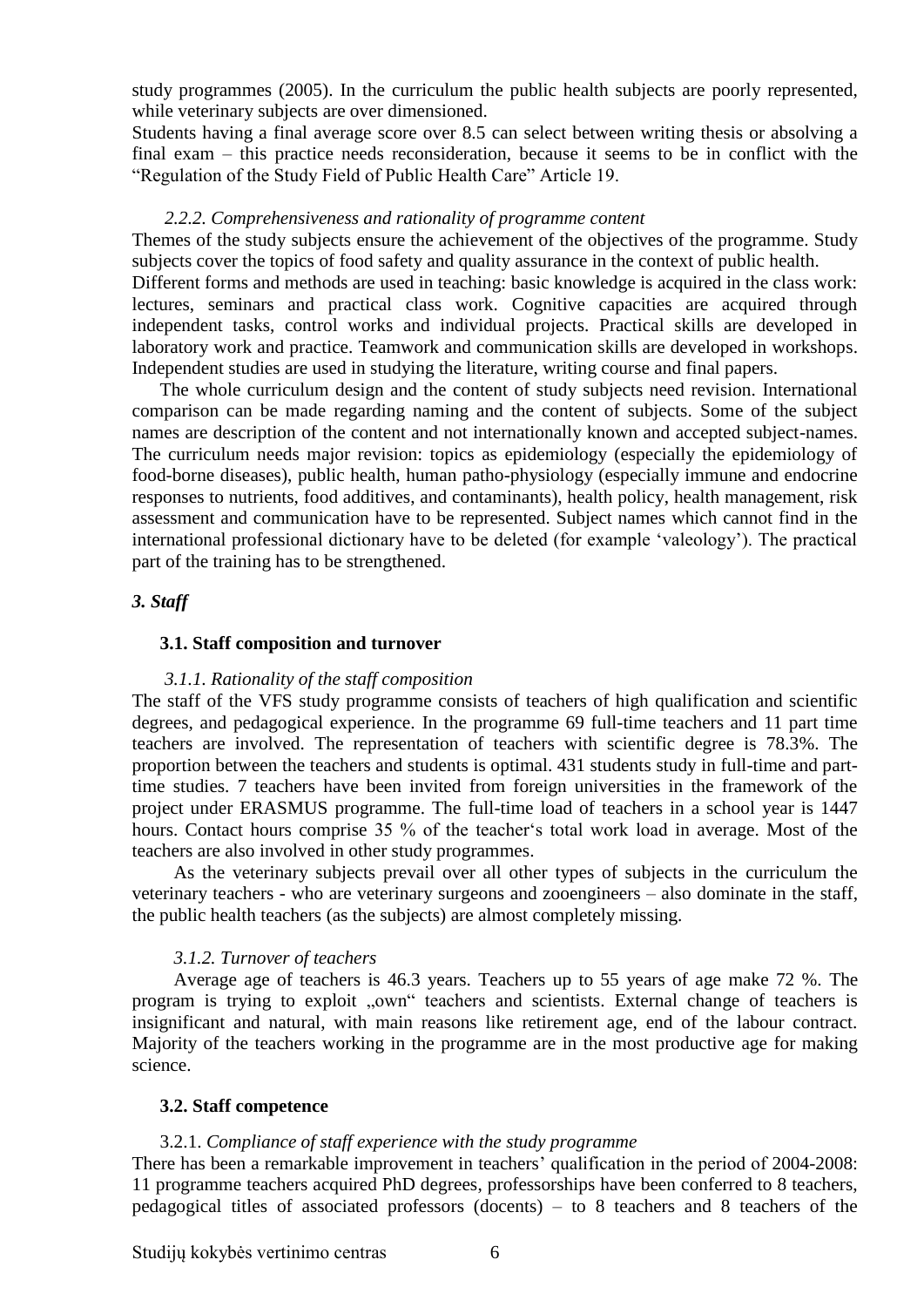programme have got PhD degree. In 2008 and 2009 the programme was involving 16 professors, 30 associated professors (docents), 32 lecturers and 4 assistants. Teachers have sufficient experience of pedagogical work. The average of the teachers' teaching experience is 12 years. Teachers are regularly updating methodological and learning materials. In 2004-2009, teachers of the programme issued 4 textbooks, 20 schoolbooks, 54 methodological and other teaching aids. Teachers are also active in science, in the last five years 732 research articles were published in international journals. Teachers are also involved in EU research and development programmes (FP6, FP7, COST).

### 3.2.2. *Consistency of teachers' professional development*

Over the period of 2004-2009, teachers of the programme collaborated with Danish, German, Swedish, Polish and Finish institutions, 31 teachers improved their knowledge in foreign universities.

#### <span id="page-6-0"></span>*4. Facilities and learning resources*

#### <span id="page-6-1"></span> **4.1. Facilities**

.

#### 4.1.1. *Sufficiency and suitability of premises for studies*

There are sufficient amount of premises for the execution of the study program. Laboratories for training (48) and teaching rooms (32) contain well equipped individual work places with laboratory equipment*.* By 2009, 4 computer classes have been equipped and a Distance and Electronic Studies Centre and a training classroom (24 seats) have been established in the Academy. The library was renovated in 2008. In total the library offers 86 work places. A library programme ALEPH enables to get access to international scientific literature and learning materials. A wireless internet is available in the library.

### 4.1.2. *Suitability and sufficiency of equipment for studies*

In the recent five years, nearly all the departments updated their equipment which is used to implement VFS study programme. Students of the study programme have a proper material base in order to carry out laboratory and practical work. Needs for the equipment and tools are analysed each year while distinguishing priority or most topical areas in order to upgrade their material base. Sufficient amount of funds is allocated each year for the laboratories

#### 4.1.3. *Suitability and accessibility of the resources for practical training*

Practical training is an important part of the curriculum. There is an opportunity of selecting the place of practise from the list of enterprises provided by the manager of the Career Centre or the students may themselves propose enterprises. There are enough practical sites available for the students. LVA has signed contracts with enterprises and the students work is monitored. Students can collect information for their final work during their practice.

#### <span id="page-6-2"></span> **4.2. Learning resources**

#### 4.2.1. *Suitability and accessibility of books, textbooks and periodical publications*

During the recent years, the library fund was considerably enriched with new documents projected towards the programme for developing VFS specialists. In 2009 implementation of a project "eMoDB.LT: opening of electronic scientific research data bases for Lithuania" provided a broader access to required data bases, including "Science Direct". Access to electronic databases is possible through library.

There is a lack of books, periodicals in the field of public health and the development of the library has essential importance. The present collection of student handbooks should be changed for internationally recognized items.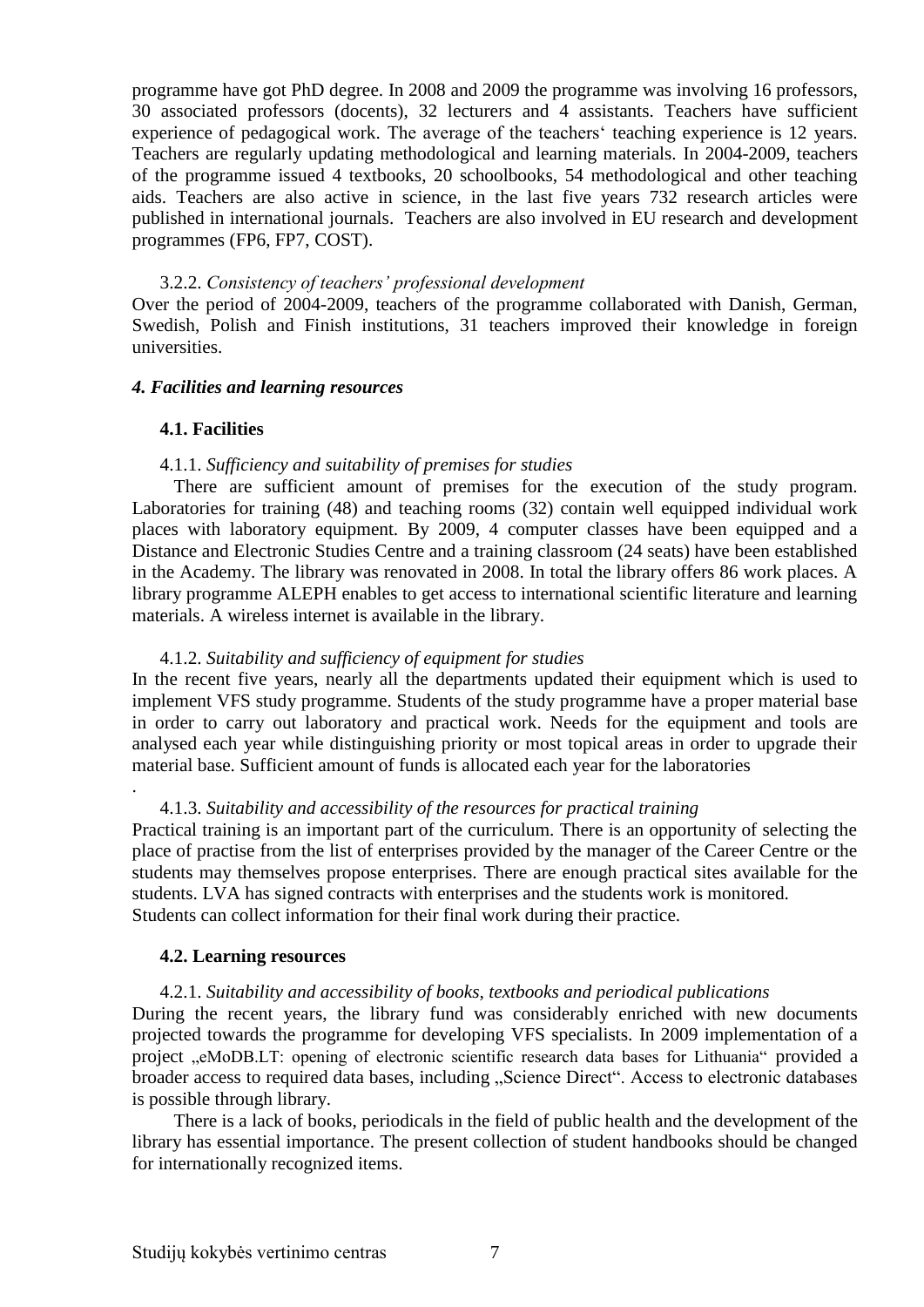#### 4.2.2. *Suitability and accessibility of learning materials*

There is a list of main text books used for teaching in the study programme. Over the assessed period, 43 methodical measures have been prepared for the basics and speciality studies.

#### <span id="page-7-0"></span>*5. Study process and student assessment*

#### <span id="page-7-1"></span> **5.1. Student admission**

#### 5.1.1. *Rationality of requirements for admission to the studies*

Admission of students is done in accordance with general provisions of the rules for general admission to undergraduate/first cycle studies at Lithuanian higher education schools.

Competitive disciplines are: biology, chemistry, Lithuanian language – mature examinations and a foreign language (English, French, Russian, German) – a yearly grade. Minimal requirements to state-funded and self-paid studies are the same. Programme is very popular among schoolleavers: the ratio between the adopted students and those wishing to study during the recent 5 years is 1:4. The passing competition score in 2009 for state-financed places is an average of 16.8.

#### 5.1.2. *Efficiency of enhancing the motivation of applicants and new students*

LVA marketing activity is improved by organizing vocational information and guiding events (over 5 years) such as: career days, open door days, fairs of studies, meetings with students of senior classes at LVA, teachers'visits to schools.

Student motivation is strengthened on introductory lectures on the speciality. Students are familiarized with the plan of studies. Students are motivated during career days and meetings with employers. Students have a possibility to study in foreign universities under ERASMUS exchange and other programmes. Successful students are granted state-paid positions and scholarships. Strong graduates are recommended to the employers.

## <span id="page-7-2"></span> **5.2. Study process**

#### 5.2.1. *Rationality of the programme schedule*

The work load per week and semester is distributed rationally for students. Timetables are made available at the beginning of semester. Students have enough time to carry out tasks of independent work. Duration of studies for a student does not exceed 6 academic hours a day and 30 hours a week. All training blocks are situated on the territory of the Academy in rooms close to each other. The exam period lasts 3 weeks. Minimum 2-3 days are given to prepare for the examination.

## 5.2.2. *Student academic performance*

System for monitoring development of students includes attendance of students, summary of the results of their intermediate and final clearings. During the last 2 years 69-78 % of students graduated with nominal time. The percentage of dropouts in this programme is not large. If it happens the main reasons are: academic leave or repeating the course. In order to reduce the losses, students are motivated by consultations.

#### 5.2.3. *Mobility of teachers and students*

The rate of mobility is becoming steady in the last years and that shows that teacher demand for going abroad with teaching visits is satisfied. The impact to the study program can be seen through the good practice and cooperation with foreign universities.

In student mobility 2.4% of students is involved in a study program. There are ERASMUS agreements signed with 15 universities and BOVA academic network inside Baltic States and to Nordic countries for intensive international courses and student exchanges. All available financial resources for mobility are utilized; there is a lack of them in order to satisfy all demand.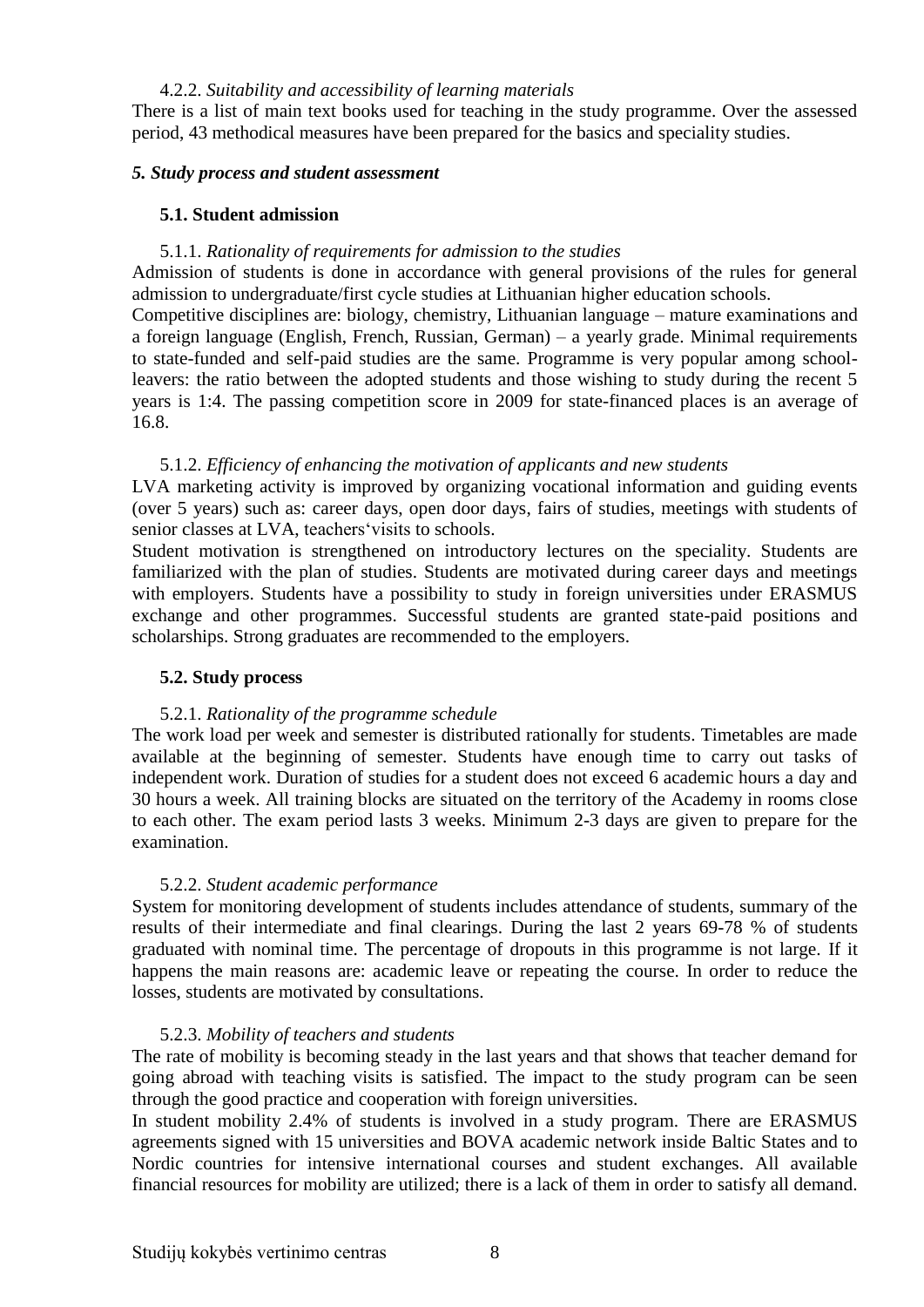The veterinary food safety program is unique in Europe and so the student mobility is not adequate and can be done only by separate subject or practise.

## <span id="page-8-0"></span>**5.3. Student support**

#### 5.3.1. *Usefulness of academic support*

There are various ways to support students: introductory lectures, deanery meetings, academy web site, etc. All students have a possibility to consult programme teachers, part of the consultations is provided by email.

#### 5.3.2. *Efficiency of social support*

There are modern sports facilities in the Academy where students can attend training sessions of elective subjects or enjoy sport activities in their free time. Students also participate in the cultural life of the Academy, attend a choir "Juventus", national dance group "Džigūnas" and a folklore group "Kupolė".

The Academy has 4 student hostels which can accommodate 650 students. Every request to live in a hostel is satisfied in accordance with the prescribed procedure.

#### <span id="page-8-1"></span> **5.4. Student achievement assessment**

#### 5.4.1. *Suitability of assessment criteria and their publicity*

Criteria for assessing study results are adequate for the objectives, aims and content of the study programme. Different assessment methods are used depending on learning outcomes.

Teachers introduce students to the criteria for achievement assessment, forms of intermediate clearings. The procedures have been placed on LVA internet web site and are always easily accessible to students.

#### 5.4.2. *Feedback efficiency*

The opinion of students on training is not monitored on a regular basis; consequently the feedback system is also missing.

#### 5.4.3. *Efficiency of final thesis assessment*

The final work may be chosen by students whose average score of the five semesters is not less than 8.5. Themes of the final works are proposed by the teachers of the VFS programme subjects. The final work must be connected to public health and contain elements of scientific research work. There is an official procedure for the preparation, defence and assessment of the final works in the Veterinary Food Safety. Final works are assessed by the reviewers and final works' defence commission. The possibility to write also final thesis should be offered to all students.

#### 5.4.4. *Functionality of the system for assessment and recognition of achievements acquired in non-formal and self-education*

The student knowledge acquired in informal way is assessed and recognized: students are encouraged to make scientific presentations in students'conferences and to prepare scientific publications; but this issue is not popular and should be strengthen.

#### <span id="page-8-2"></span> **5.5. Graduates placement**

#### 5.5.1. *Expediency of graduate placement*

The first graduates completed the studies in 2008. Majority of the graduates (88.6%) continued their studies for the master's degree. There was a survey of graduates made in 2009 but there are still too few graduates to make any conclusions. The graduates qualified their professional preparation as good. Unfortunately, the start of the professional career of the VFS bachelors coincided with the onset of economic crisis in the country which undoubtedly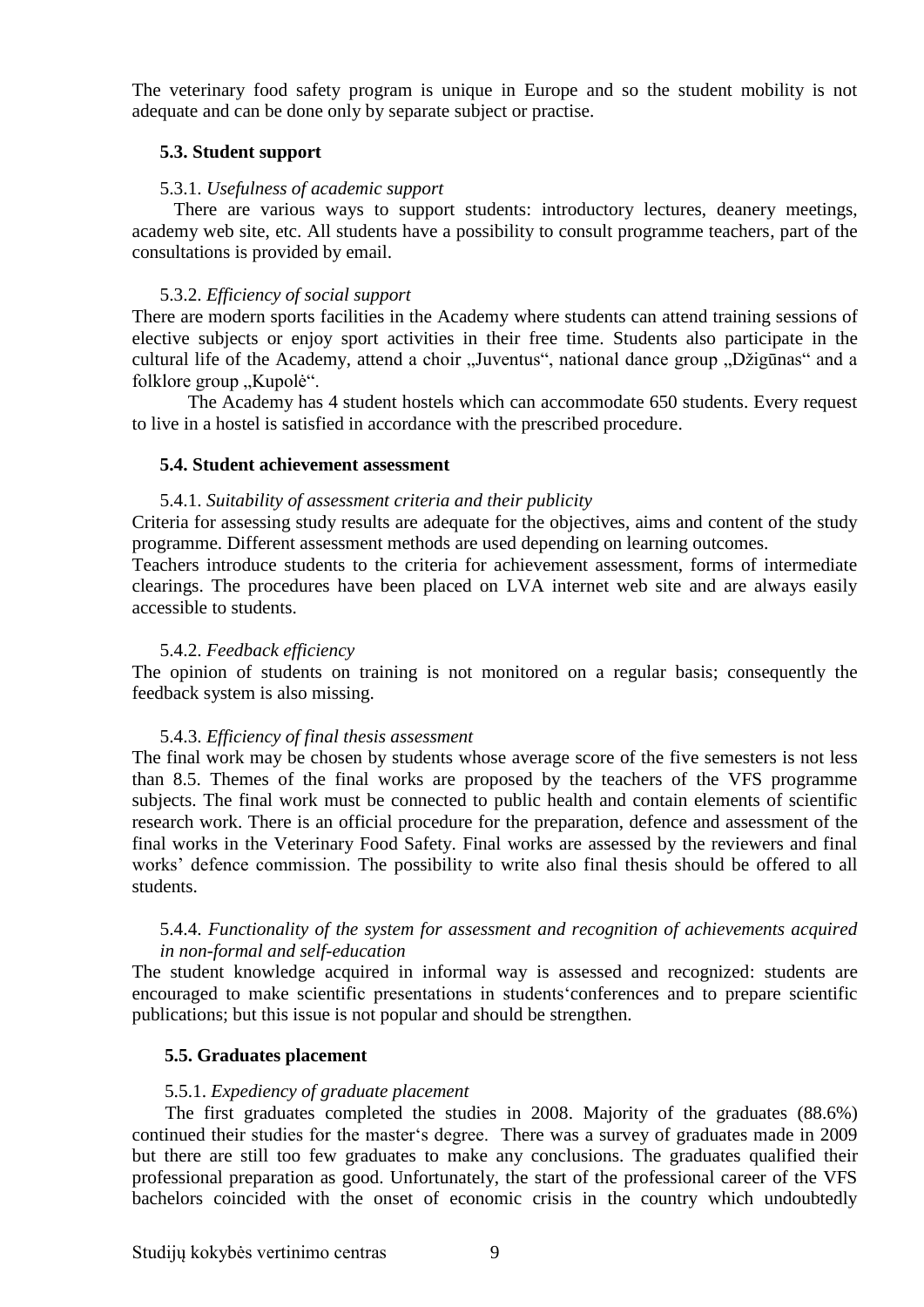aggravated integration of the graduates in the labour market. A regular system for monitoring graduates should be implemented and the creation of an association of alumni would be a positive development; so it should be encouraged.

## <span id="page-9-0"></span>*6. Programme management*

## <span id="page-9-1"></span> **6.1. Programme administration**

## 6.1.1. *Efficiency of the programme management activities*

VFS study programme is managed through 2 functional bodies: program coordinator and study program committee. The members of the Committee include: representatives of the faculty, coordinator of the program, students and employers or state officials.

The functions and tasks of Committee members have been clearly stated. Committee work is managed by the co-ordinator of the study programme. Committee no less than once per semester conducts meetings convened and chaired by the Committee chairman. Representatives of the faculty are responsible for provision of information on the deficiencies of the study programme, regular and current evaluation of the study programme and proposals to improve the study programme, as well as the evaluation of the subjects taught. Students included in the Committee are responsible for provision of student opinion and comments on the study programme. The employers are responsible for provision of external information on the programme to the members of the study program committee; provision of comments and proposals to improve the implementation and quality of the studies taking into account experience and opinion of social partners.

Committee' proposals are later analysed by the Studies Commission which is a collective body approved by the Senate. The data connected to the implementation of the programme is being accumulated since the beginning of the programme. The collected data are analysed and used to improve the programme, also forecasts for the prospects of the programme are drawn.

## <span id="page-9-2"></span>**6.2. Internal quality assurance**

Frequent reviewing of programme content is needed because the study program is unique and still new; and the science of food production and safety is undergoing constant changes. An extensive self-analysis of the VFS study programme is carried out once in three years in accordance with study program committee regulations.

## 6.2.1. *Suitability of the programme quality evaluation*

All stakeholders are actively involved in evaluation processes and they initiated many principal changes in the curriculum regarding content and volume of study subjects.

## 6.2.2. *Efficiency of the programme quality improvement*

At the end of each school year, the course of studies is evaluated at the Faculty Council and Studies Commission. Decisions for improvements are implemented through the preparation of the program plan, timetables and module descriptions for the coming school year.

## 6.2.3. *Efficiency of stakeholders' participation.*

An employer participating in the SPC activity analyses the programme and problems faced by the graduates starting their professional career and submits their proposals to eliminate shortcomings. A schedule of meetings with the employers should be developed and implemented.